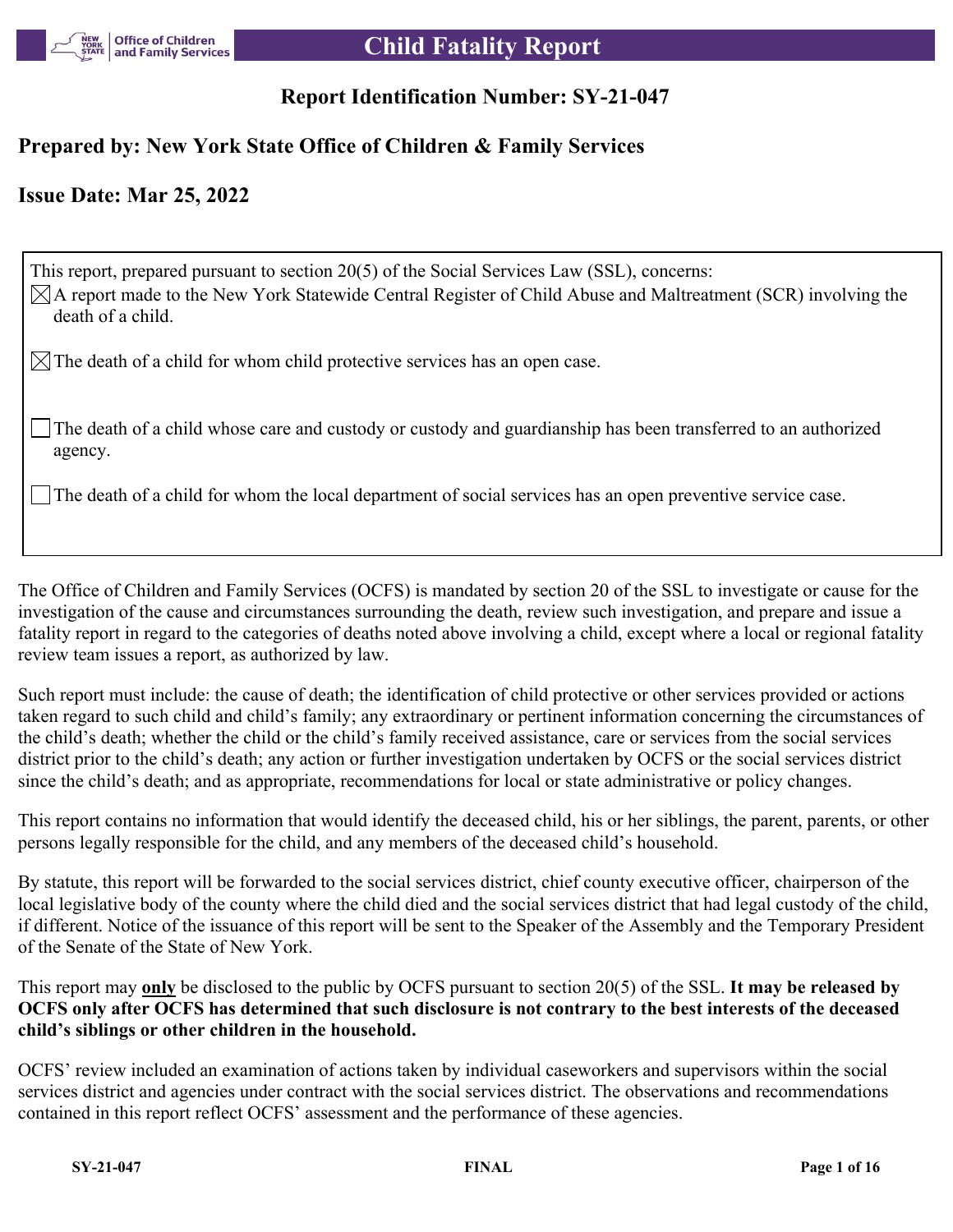

### **Abbreviations**

| <b>Relationships</b>                                 |                                                                       |                                       |  |  |
|------------------------------------------------------|-----------------------------------------------------------------------|---------------------------------------|--|--|
| <b>BM-Biological Mother</b>                          | <b>SM-Subject Mother</b>                                              | SC-Subject Child                      |  |  |
| <b>BF-Biological Father</b>                          | <b>SF-Subject Father</b>                                              | OC-Other Child                        |  |  |
| MGM-Maternal Grand Mother                            | <b>MGF-Maternal Grand Father</b>                                      | FF-Foster Father                      |  |  |
| PGM-Paternal Grand Mother                            | <b>PGF-Paternal Grand Father</b>                                      | DCP-Day Care Provider                 |  |  |
| MGGM-Maternal Great Grand Mother                     | MGGF-Maternal Great Grand Father                                      | PGGF-Paternal Great Grand Father      |  |  |
| PGGM-Paternal Great Grand Mother                     | MA/MU-Maternal Aunt/Maternal Uncle PA/PU-Paternal Aunt/Paternal Uncle |                                       |  |  |
| <b>FM-Foster Mother</b>                              | <b>SS-Surviving Sibling</b>                                           | <b>PS-Parent Sub</b>                  |  |  |
| CH/CHN-Child/Children                                | <b>OA-Other Adult</b>                                                 |                                       |  |  |
|                                                      | Contacts                                                              |                                       |  |  |
| <b>LE-Law Enforcement</b>                            | <b>CW-Case Worker</b>                                                 | CP-Case Planner                       |  |  |
| Dr.-Doctor                                           | ME-Medical Examiner                                                   | <b>EMS-Emergency Medical Services</b> |  |  |
| DC-Day Care                                          | FD-Fire Department                                                    | <b>BM-Biological Mother</b>           |  |  |
| <b>CPS-Child Protective Services</b>                 |                                                                       |                                       |  |  |
|                                                      | <b>Allegations</b>                                                    |                                       |  |  |
| <b>FX-Fractures</b>                                  | <b>II-Internal Injuries</b>                                           | L/B/W-Lacerations/Bruises/Welts       |  |  |
| S/D/S-Swelling/Dislocation/Sprains                   | C/T/S-Choking/Twisting/Shaking                                        | B/S-Burns/Scalding                    |  |  |
| P/Nx-Poisoning/ Noxious Substance                    | <b>XCP-Excessive Corporal Punishment</b>                              | PD/AM-Parent's Drug Alcohol Misuse    |  |  |
| CD/A-Child's Drug/Alcohol Use                        | <b>LMC-Lack of Medical Care</b>                                       | <b>EdN-Educational Neglect</b>        |  |  |
| <b>EN-Emotional Neglect</b>                          | <b>SA-Sexual Abuse</b>                                                | M/FTTH-Malnutrition/Failure-to-thrive |  |  |
| IF/C/S-Inadequate Food/ Clothing/<br>Shelter         | <b>IG-Inadequate Guardianship</b>                                     | LS-Lack of Supervision                |  |  |
| Ab-Abandonment                                       | OTH/COI-Other                                                         |                                       |  |  |
|                                                      | <b>Miscellaneous</b>                                                  |                                       |  |  |
| <b>IND-Indicated</b>                                 | UNF-Unfounded                                                         | SO-Sexual Offender                    |  |  |
| Sub-Substantiated                                    | Unsub-Unsubstantiated                                                 | <b>DV-Domestic Violence</b>           |  |  |
| LDSS-Local Department of Social                      | <b>ACS-Administration for Children's</b>                              | NYPD-New York City Police             |  |  |
| Service                                              | Services                                                              | Department                            |  |  |
| PPRS-Purchased Preventive<br>Rehabilitative Services | TANF-Temporary Assistance to Needy<br>Families                        | FC-Foster Care                        |  |  |
| MH-Mental Health                                     | <b>ER-Emergency Room</b>                                              | <b>COS-Court Ordered Services</b>     |  |  |
| <b>OP-Order of Protection</b>                        | <b>RAP-Risk Assessment Profile</b>                                    | FASP-Family Assessment Plan           |  |  |
| <b>FAR-Family Assessment Response</b>                | Hx-History                                                            | Tx-Treatment                          |  |  |
| <b>CAC-Child Advocacy Center</b>                     | PIP-Program Improvement Plan                                          | yo-year(s) old                        |  |  |
| <b>CPR-Cardiopulmonary Resuscitation</b>             | ASTO-Allowing Sex Abuse to Occur                                      |                                       |  |  |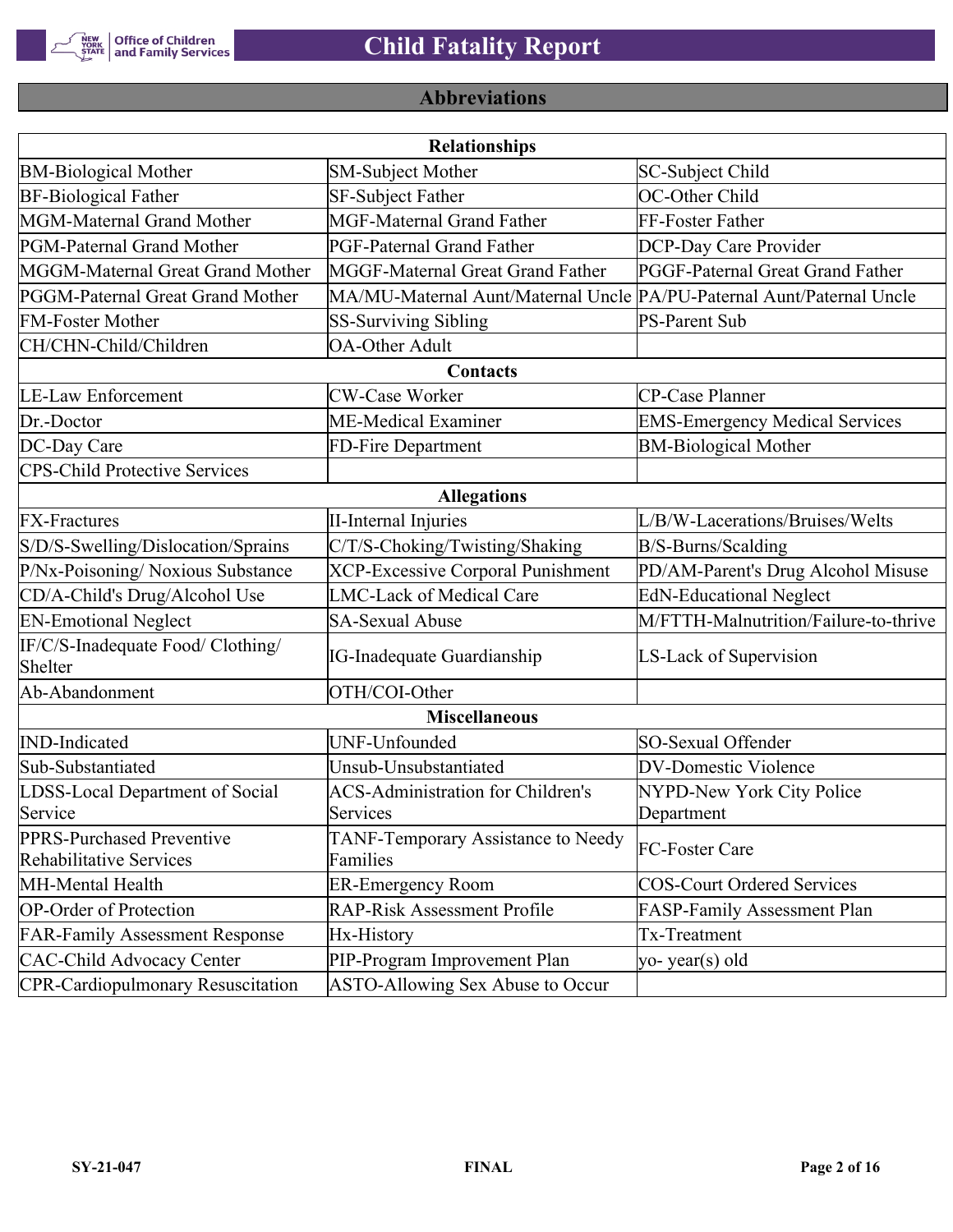#### **Case Information**

**Report Type:** Child Deceased **Jurisdiction:** Onondaga **Date of Death:** 09/26/2021

**Age:** 2 year(s) **Gender:** Male **Initial Date OCFS Notified:** 09/26/2021

#### **Presenting Information**

Onondaga County Department of Social Services (OCDSS) received a report from the SCR alleging the mother was bathing the subject child on 9/24/21 along with a sibling. The mother took the sibling out of the bath and left the subject child unsupervised for 3-5 minutes while caring for the sibling. The 5-year-old sibling found the subject child unresponsive in the bathtub and alerted the mother. The mother began CPR on the subject child and called 911. The subject child was transported to the hospital in cardiac arrest and placed on life support. On 9/26/21, after failed brain death scanning, the subject child was pronounced deceased. It was determined the child drowned as a result of being left in the tub unsupervised.

#### **Executive Summary**

OCDSS received an initial report from the SCR on 9/24/21, when the child was found unresponsive in the bathtub by his 5-year-old sibling. A fatality report was made on 9/26/21, when the child was taken off life support and pronounced dead at 4:58PM.

The subject child resided at home with the mother, father, and surviving siblings, ages 10, 5, and 7 months old. The siblings were assessed immediately upon receipt of the fatality report on 9/26/21. The siblings were assessed to be safe in the care of their parents.

The mother was home with the subject child and siblings on 9/24/21. The mother filled the tub to within 3-4 inches of the top and placed the subject child and 7-month-old sibling in to bathe together. The mother then took the sibling out of the tub to change and dry her. The mother had several things cooking on the stove at the same time as she was bathing the children. The mother was attending to the cooking when the 5-year-old sibling told the mother the subject child was drowning in the bathtub. The mother pulled the subject child out of the bathtub, called 911, and began CPR. First responders arrived and transported the child to the hospital where he was placed on life support. The mother reported the father was not home at the time of the incident.

The autopsy revealed the cause of death to be drowning. The manner of death was determined to be accidental. Additional testing showed the subject child had an upper respiratory illness and early pneumonia. Multiple findings consistent with a congenital cardiac anomaly were found during the autopsy. Law enforcement conducted a criminal investigation into the circumstances surrounding the fatality. The record did not reflect the status of the criminal investigation.

OCDSS contacted relevant collaterals and provided the parents with community-based grief and mental health counseling. OCDSS discussed Preventive Services with the family and both parents were receptive. The investigation remained open and Preventive Services had not yet been implemented at the time of this writing.

#### **Findings Related to the CPS Investigation of the Fatality**

**Safety Assessment:**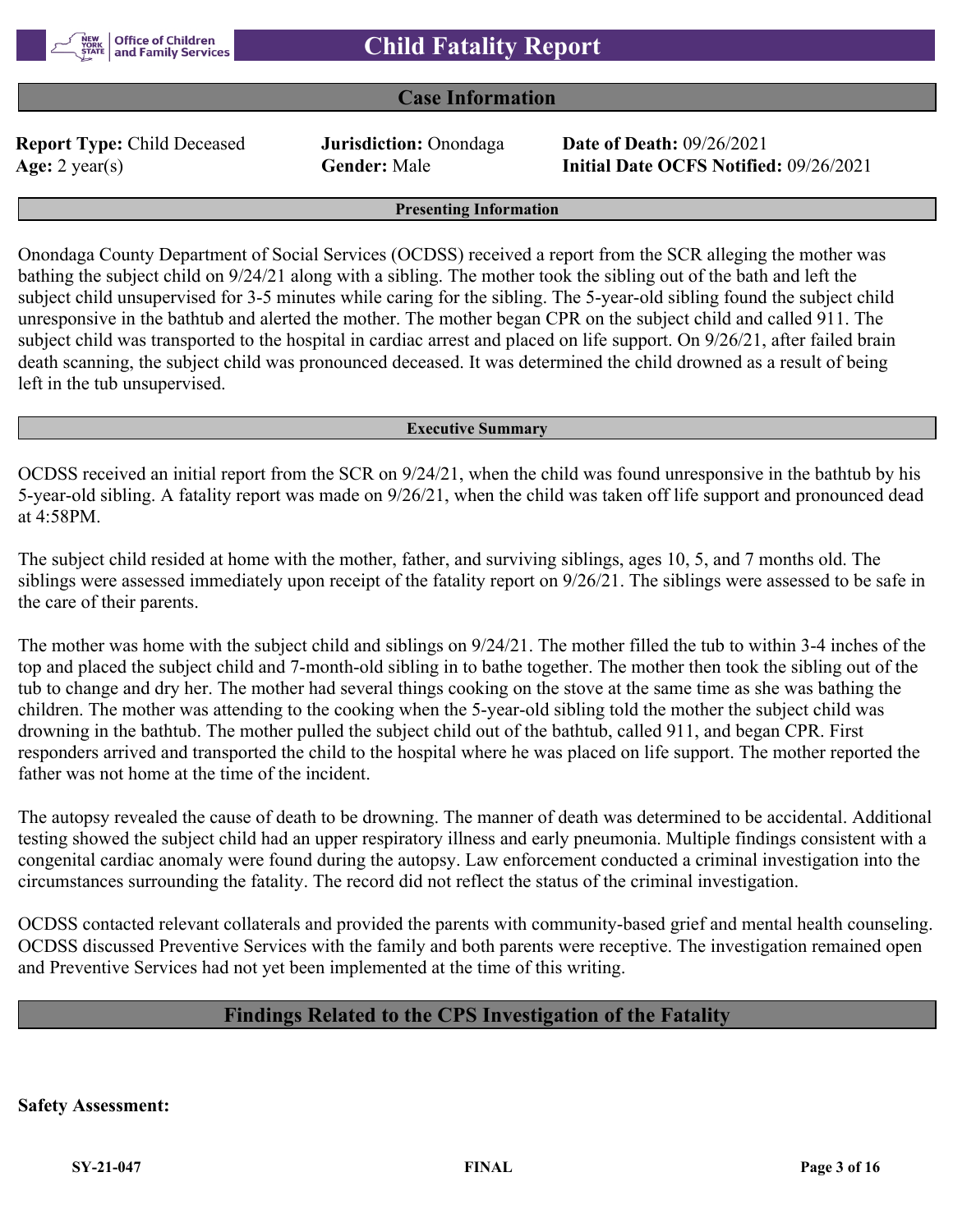**Was sufficient information gathered to make the decision recorded on the:**

Office of Children<br>and Family Services

| <b>O</b> Approved Initial Safety Assessment?          | Yes |
|-------------------------------------------------------|-----|
| • Safety assessment due at the time of determination? | N/A |

 **Was the safety decision on the approved Initial Safety Assessment**  Yes **appropriate?**

**Determination:**

NEW<br>YORK<br>STATE

| Was sufficient information gathered to make determination(s) for The CPS report had not yet been<br>$\bullet$<br>all allegations as well as any others identified in the course of the<br>investigation? | determined at the time this Fatality report<br>was written. |  |  |
|----------------------------------------------------------------------------------------------------------------------------------------------------------------------------------------------------------|-------------------------------------------------------------|--|--|
| Was the determination made by the district to unfound or<br>$\bullet$<br>indicate appropriate?                                                                                                           | N/A                                                         |  |  |
| Explain:<br>At the time of this writing the investigation remained open.                                                                                                                                 |                                                             |  |  |
| Was the decision to close the case appropriate?                                                                                                                                                          | N/A                                                         |  |  |
| Was casework activity commensurate with appropriate and relevant<br>statutory or regulatory requirements?                                                                                                | Yes                                                         |  |  |
| Was there sufficient documentation of supervisory consultation?                                                                                                                                          | Yes, the case record has detail of the<br>consultation.     |  |  |

#### **Explain:**

The investigation remained open at the time of this writing. There was documentation of supervisory consultation.

#### **Required Actions Related to the Fatality**

Are there Required Actions related to the compliance issue(s)?  $\Box$  Yes  $\Box$  No

#### **Fatality-Related Information and Investigative Activities**

| <b>Incident Information</b>                                            |                         |              |  |
|------------------------------------------------------------------------|-------------------------|--------------|--|
| <b>Date of Death: 09/26/2021</b>                                       | Time of Death: 04:58 PM |              |  |
| Date of fatal incident, if different than date of death:               |                         | 09/24/2021   |  |
| Time of fatal incident, if different than time of death:               |                         | Unknown      |  |
| County where fatality incident occurred:                               |                         | Onondaga     |  |
| Was 911 or local emergency number called?                              |                         | Yes          |  |
| <b>Time of Call:</b>                                                   |                         | $07:11$ PM   |  |
| Did EMS respond to the scene?                                          |                         | <b>Yes</b>   |  |
| At time of incident leading to death, had child used alcohol or drugs? |                         | No.          |  |
| SY-21-047                                                              | <b>FINAL</b>            | Page 4 of 16 |  |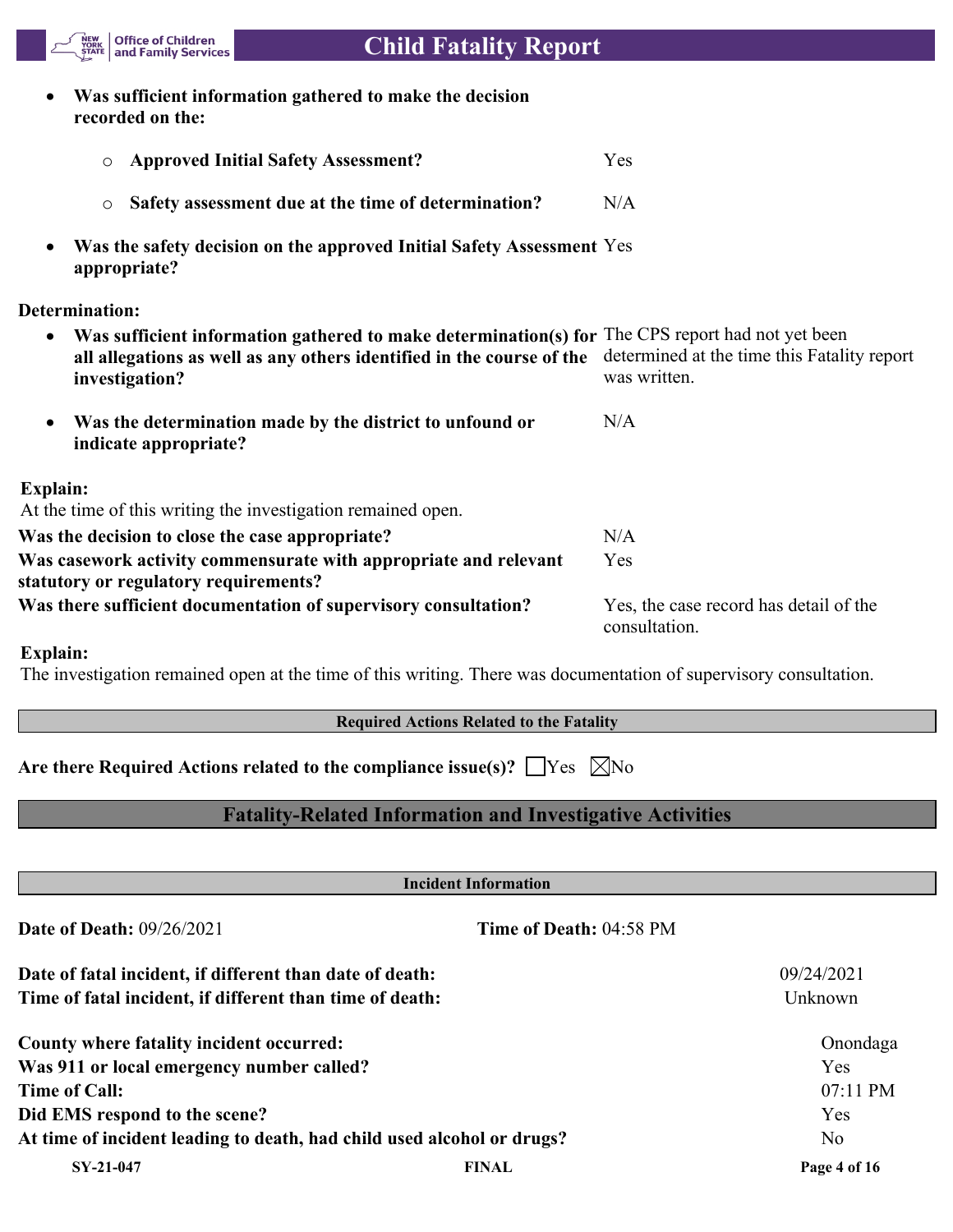

#### **Child's activity at time of incident:**

| $\Box$ Sleeping | $\sqrt{\frac{1}{1}}$ Working | $\Box$ Driving / |
|-----------------|------------------------------|------------------|
| $\Box$ Playing  | $\vert$ Eating               | $\Box$ Unknown   |

 $\boxtimes$  Other: bathing

# **Did child have supervision at time of incident leading to death?** No - but needed

**At time of incident was supervisor impaired?** Not impaired.

| At time of incident supervisor was: |  |  |
|-------------------------------------|--|--|
|-------------------------------------|--|--|

| $\boxtimes$ Distracted | $ $ Absent |
|------------------------|------------|
|------------------------|------------|

| Distracted | Absent |
|------------|--------|
| Asleep     | Other: |

Working Working Driving / Vehicle occupant

#### **Total number of deaths at incident event:**

**Children ages 0-18:** 1

**Adults:** 0

#### **Household Composition at time of Fatality**

| Household                  | Relationship   | Role                | Gender | Age                    |
|----------------------------|----------------|---------------------|--------|------------------------|
| Deceased Child's Household | Deceased Child | Alleged Victim      | Male   | $2$ Year(s)            |
| Deceased Child's Household | Father         | Alleged Perpetrator | Male   | $30$ Year(s)           |
| Deceased Child's Household | Mother         | Alleged Perpetrator | Female | $24$ Year(s)           |
| Deceased Child's Household | Sibling        | Alleged Victim      | Male   | $5$ Year(s)            |
| Deceased Child's Household | Sibling        | No Role             | Male   | $10$ Year(s)           |
| Deceased Child's Household | Sibling        | No Role             | Female | $ 7 \text{ Month}(s) $ |

#### **LDSS Response**

OCDSS coordinated efforts with LE, reviewed the CPS history, and notified the DA's office about the death upon receipt of the SCR report. Throughout the investigation, collateral contacts were made with the source of the report, personal collaterals for the family, first responders, and various service providers.

Through interviews with the mother, it was learned she was home with the subject child and siblings on 9/24/21. The father was not present at home. The mother was cooking and bathing the subject child and 7-month-old sibling while also caring for the 5 and 10-year-old siblings. The mother bathed the subject child and 7-month-old sibling together. The mother removed the 7-month-old from the bathtub first and dried her off. The mother then went to the kitchen to check on the food she was cooking. While in the kitchen, the mother was approached by the 5-year-old sibling who reported the subject child was drowning in the bathtub. The mother found the subject child unresponsive in the bath, removed him from the water, and called 911. The mother began CPR at the direction of the 911 operator. The mother reported both water and mucus came out of the child's mouth during resuscitation efforts, though the child remained unresponsive. First responders arrived and took over resuscitation efforts while transporting the child to the hospital.

The father was interviewed but did not provide additional information related to the fatality. The father was not home at the time of the fatal incident. The father reported the subject child had a mild fever and a cough on 9/24/21 and he provided him with Tylenol and cough medication. Both parents agreed to provide adequate supervision for the surviving siblings.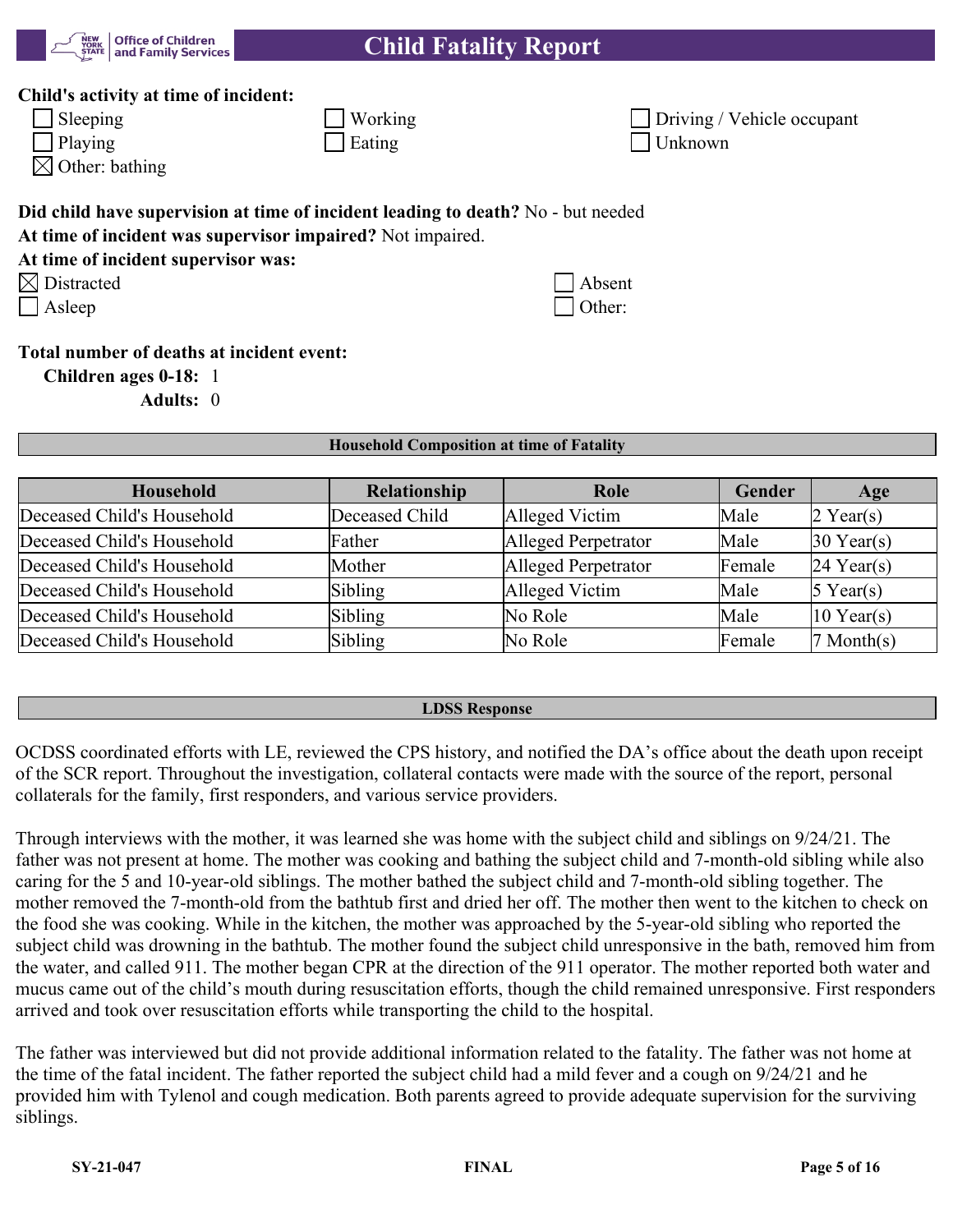

The 10 and 5-year-old siblings were interviewed regarding the fatality. Both siblings were aware the subject child passed away after drowning. The 5-year-old reported he found the subject child drowning in the bathtub while his mother was tending to the 7-month-old sibling and cooking in the kitchen. The 5-year-old reported he told his mother about the subject child. The 10-year-old sibling reported he heard about what happened to the subject child but did not witness the events leading up to the fatal incident nor did he see the subject child drown in the bathtub. The 10-year-old reported the mother had left the subject child in the bathtub unsupervised before. The siblings were assessed to be safe in the care of their parents.

OCDSS spoke with several medical professionals known to the child. The record reflected a respiratory viral panel was positive for respiratory syncytial virus (RSV) and additional testing confirmed the subject child had an upper respiratory infection and early pneumonia. Per the family, the subject child was experiencing symptoms of a cold, including a fever, which was why the mother had him in the bath as she hoped it would help with his breathing. Medical professionals surmised the subject child had a febrile seizure due to his high fever at the time of his admittance to the hospital.

The safety assessments were fitting to the case circumstances. OCDSS offered the family community-based services related to the fatality. The investigation remained open at the time of this writing and the record reflected OCDSS was in the process of opening a Preventive Services case for the family to provide additional support. Concerns arose during the investigation and an additional subsequent report was registered and being investigated at the time of this writing.

**Official Manner and Cause of Death**

**Official Manner:** Accident **Primary Cause of Death:** From an injury - external cause **Person Declaring Official Manner and Cause of Death:** Medical Examiner

#### **Multidisciplinary Investigation/Review**

#### **Was the fatality investigation conducted by a Multidisciplinary Team (MDT)?**Yes

**Comments:** OCDSS adhered to previously approved protocols for joint investigations by coordinating efforts with law enforcement and notifying the DA's office of the death.

#### **Was the fatality referred to an OCFS approved Child Fatality Review Team?**Yes

| <b>SCR Fatality Report Summary</b>                   |                                               |                         |                                     |  |  |  |
|------------------------------------------------------|-----------------------------------------------|-------------------------|-------------------------------------|--|--|--|
|                                                      |                                               |                         |                                     |  |  |  |
| <b>Alleged Victim(s)</b>                             | <b>Alleged Perpetrator(s)</b>                 | Allegation(s)           | <b>Allegation</b><br><b>Outcome</b> |  |  |  |
| 059664 - Deceased Child, Male, 2<br>Year(s)          | 059666 - Father, Male, 30<br>Year(s)          | DOA / Fatality          | Pending                             |  |  |  |
| 059664 - Deceased Child, Male, 2<br>$\text{Year}(s)$ | 059666 - Father, Male, 30<br>$\text{Year}(s)$ | Inadequate Guardianship | Pending                             |  |  |  |
| 059664 - Deceased Child, Male, 2<br>Year(s)          | 059666 - Father, Male, 30<br>Year(s)          | Lack of Supervision     | Pending                             |  |  |  |
| 059664 - Deceased Child, Male, 2<br>Year(s)          | 059665 - Mother, Female, 24<br>Year(s)        | DOA / Fatality          | Pending                             |  |  |  |
| 059664 - Deceased Child, Male, 2<br>Year(s)          | 059665 - Mother, Female, 24<br>Year(s)        | Inadequate Guardianship | Pending                             |  |  |  |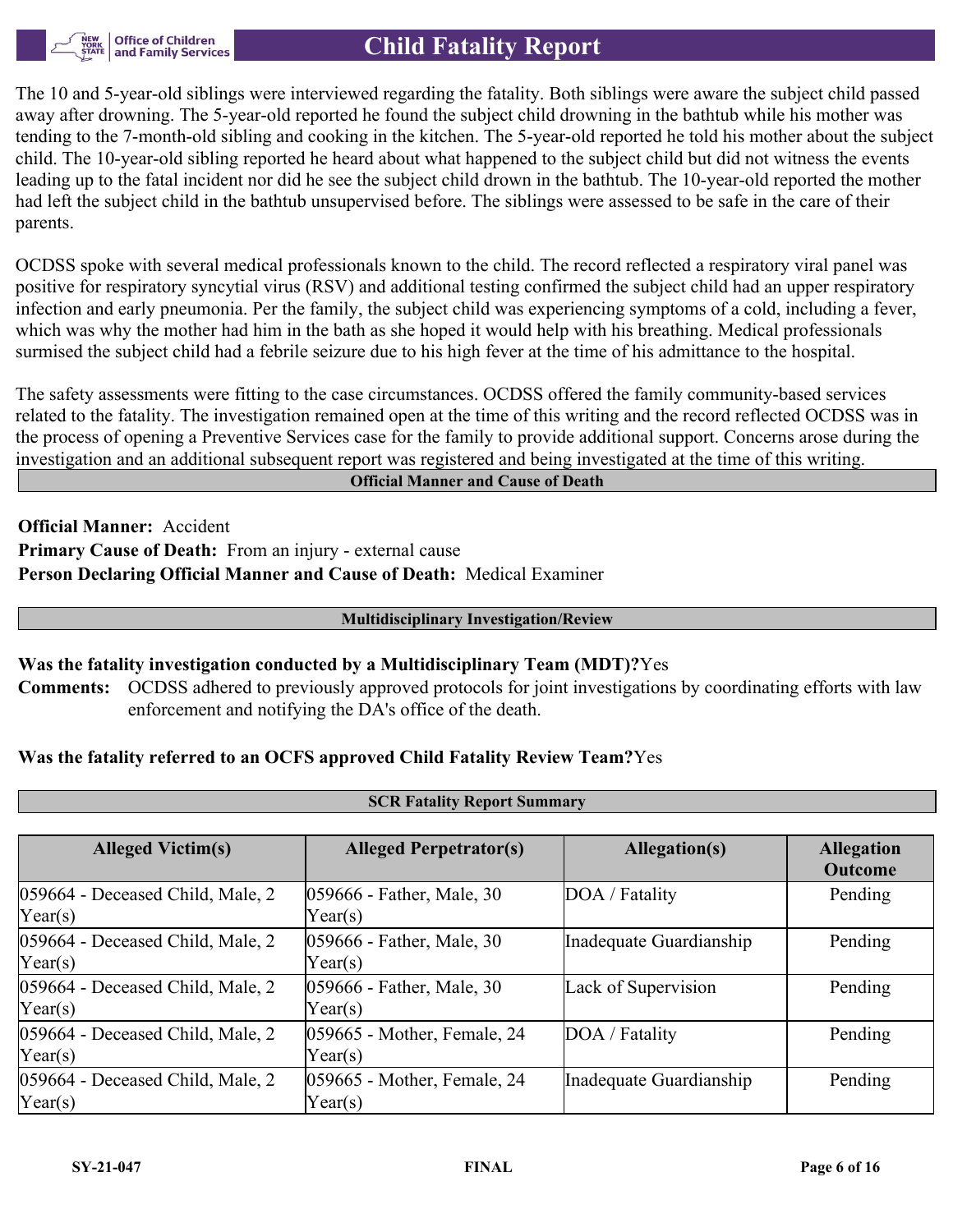Office of Children<br>| and Family Services NEW<br>YORK<br>STATE

# **Child Fatality Report**

| $ 059664$ - Deceased Child, Male, 2<br>$\text{Year}(s)$ | 059665 - Mother, Female, 24<br>Year(s) | Lack of Supervision                  | Pending |
|---------------------------------------------------------|----------------------------------------|--------------------------------------|---------|
| $ 059667 - Sibling, Male, 5 Year(s) $                   | 059666 - Father, Male, 30<br>Year(s)   | Lacerations / Bruises / Welts        | Pending |
| $ 059667 - Sibling, Male, 5 Year(s) $                   | 059666 - Father, Male, 30<br>Year(s)   | Inadequate Guardianship              | Pending |
| $ 059667 - Sibling, Male, 5 Year(s) $                   | 059666 - Father, Male, 30<br>Year(s)   | Lack of Medical Care                 | Pending |
| $ 059667 - Sibling, Male, 5 Year(s) $                   | 059666 - Father, Male, 30<br>Year(s)   | Swelling / Dislocations /<br>Sprains | Pending |
| $ 059667 - Sibling, Male, 5 Year(s) $                   | 059665 - Mother, Female, 24<br>Year(s) | Inadequate Guardianship              | Pending |
| $ 059667 - Sibling, Male, 5 Year(s) $                   | 059665 - Mother, Female, 24<br>Year(s) | Lacerations / Bruises / Welts        | Pending |
| $ 059667 - Sibling, Male, 5 Year(s) $                   | 059665 - Mother, Female, 24<br>Year(s) | Lack of Medical Care                 | Pending |
| $ 059667 - Sibling, Male, 5 Year(s) $                   | 059665 - Mother, Female, 24<br>Year(s) | Swelling / Dislocations /<br>Sprains | Pending |

#### **CPS Fatality Casework/Investigative Activities**

|                                                                                                                                                                           | <b>Yes</b>  | No | N/A | <b>Unable to</b><br><b>Determine</b> |
|---------------------------------------------------------------------------------------------------------------------------------------------------------------------------|-------------|----|-----|--------------------------------------|
| All children observed?                                                                                                                                                    | $\boxtimes$ |    |     |                                      |
| When appropriate, children were interviewed?                                                                                                                              | $\boxtimes$ |    |     |                                      |
| Alleged subject(s) interviewed face-to-face?                                                                                                                              | $\boxtimes$ |    |     |                                      |
| All 'other persons named' interviewed face-to-face?                                                                                                                       | $\times$    |    |     |                                      |
| Contact with source?                                                                                                                                                      | $\boxtimes$ |    |     |                                      |
| All appropriate Collaterals contacted?                                                                                                                                    | $\boxtimes$ |    |     |                                      |
| Was a death-scene investigation performed?                                                                                                                                | $\boxtimes$ |    |     |                                      |
| Was there discussion with all parties (youth, other household members,<br>and staff) who were present that day (if nonverbal, observation and<br>comments in case notes)? | $\boxtimes$ |    |     |                                      |
| Coordination of investigation with law enforcement?                                                                                                                       | $\boxtimes$ |    |     |                                      |
| Was there timely entry of progress notes and other required<br>documentation?                                                                                             | $\boxtimes$ |    |     |                                      |

#### **Additional information:**

Relevant collateral sources were contacted.

| <b>Fatality Safety Assessment Activities</b> |     |                |     |                                      |
|----------------------------------------------|-----|----------------|-----|--------------------------------------|
|                                              |     |                |     |                                      |
|                                              | Yes | N <sub>0</sub> | N/A | <b>Unable to</b><br><b>Determine</b> |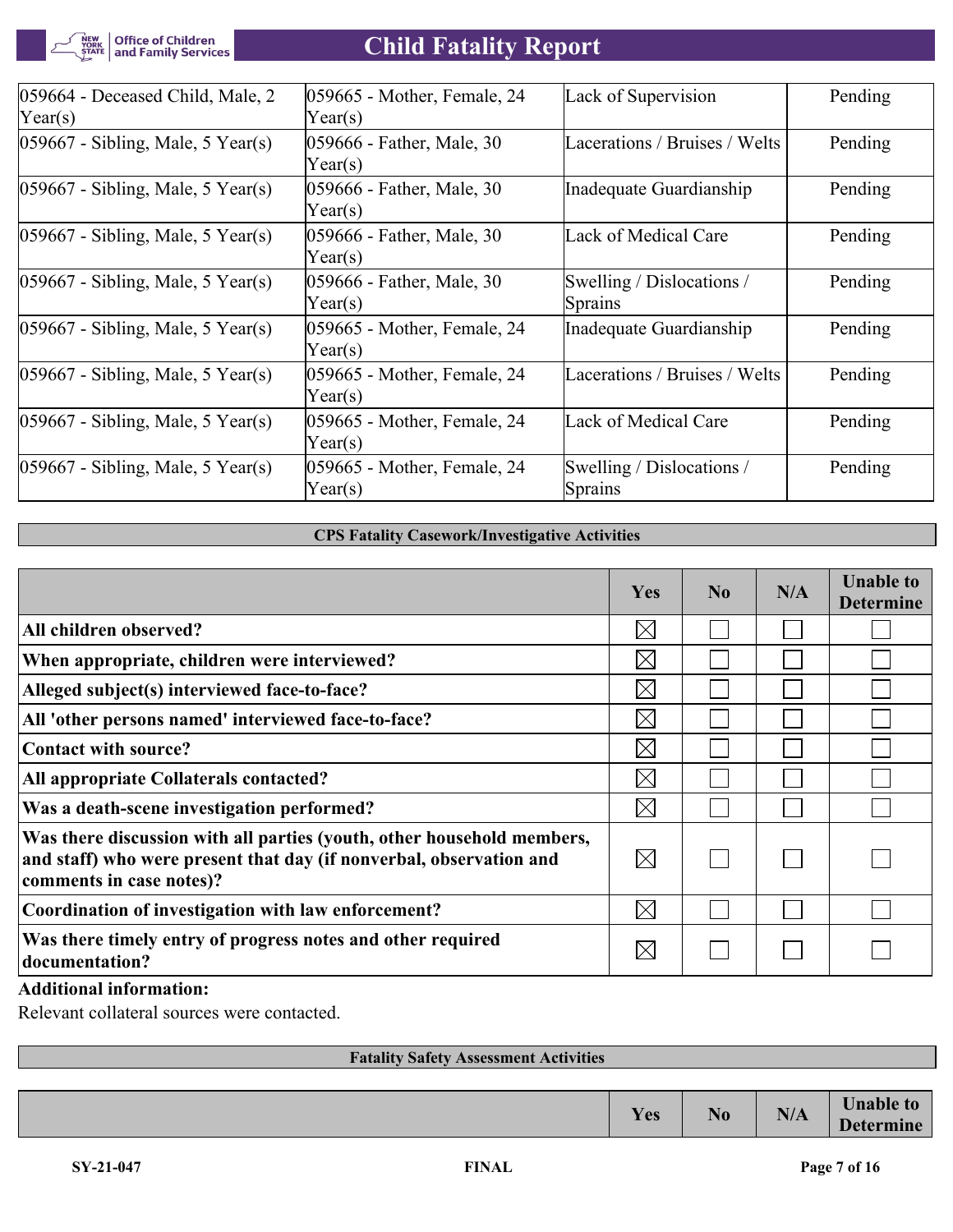

 $\overline{\nabla}$ 

| Were there any surviving siblings or other children in the household?                                                                           | $\times$    |  |  |
|-------------------------------------------------------------------------------------------------------------------------------------------------|-------------|--|--|
| Was there an adequate assessment of impending or immediate danger to surviving siblings/other children in the<br>household named in the report: |             |  |  |
| Within 24 hours?                                                                                                                                | $\boxtimes$ |  |  |
| At 7 days?                                                                                                                                      | $\boxtimes$ |  |  |
| At 30 days?                                                                                                                                     | $\boxtimes$ |  |  |
| Was there an approved Initial Safety Assessment for all surviving<br>siblings/ other children in the household within 24 hours?                 | $\times$    |  |  |
| Are there any safety issues that need to be referred back to the local<br>district?                                                             |             |  |  |
|                                                                                                                                                 |             |  |  |

| When safety factors were present that placed the surviving siblings/other |             |  |  |
|---------------------------------------------------------------------------|-------------|--|--|
| children in the household in impending or immediate danger of serious     | $\boxtimes$ |  |  |
| harm, were the safety interventions, including parent/caretaker actions   |             |  |  |
| adequate?                                                                 |             |  |  |

#### **Fatality Risk Assessment / Risk Assessment Profile**

|                                                                                                                                                             | Yes         | N <sub>0</sub> | N/A         | <b>Unable to</b><br><b>Determine</b> |
|-------------------------------------------------------------------------------------------------------------------------------------------------------------|-------------|----------------|-------------|--------------------------------------|
| Was the risk assessment/RAP adequate in this case?                                                                                                          |             |                | $\boxtimes$ |                                      |
| During the course of the investigation, was sufficient information<br>gathered to assess risk to all surviving siblings/other children in the<br>household? |             |                |             |                                      |
| Was there an adequate assessment of the family's need for services?                                                                                         | $\boxtimes$ |                |             |                                      |
| Did the protective factors in this case require the LDSS to file a petition<br>in Family Court at any time during or after the investigation?               |             |                |             |                                      |
| Were appropriate/needed services offered in this case                                                                                                       |             |                |             |                                      |

#### **Explain:**

Though the Risk Assessment Profile was not yet completed in CONNECTIONS at the time of this writing, OCDSS assessed the family's need for services. OCDSS provided information on burial assistance to the family as well as resources for community-based mental health and bereavement counseling. Preventive Services were discussed and the family was receptive to services.

#### **Placement Activities in Response to the Fatality Investigation**

|                                                                                                                                                                                                       | Yes | $\bf N_0$   | N/A | <b>Unable to</b><br><b>Determine</b> |
|-------------------------------------------------------------------------------------------------------------------------------------------------------------------------------------------------------|-----|-------------|-----|--------------------------------------|
| Did the safety factors in the case show the need for the surviving<br>siblings/other children in the household be removed or placed in foster<br>care at any time during this fatality investigation? |     | $\boxtimes$ |     |                                      |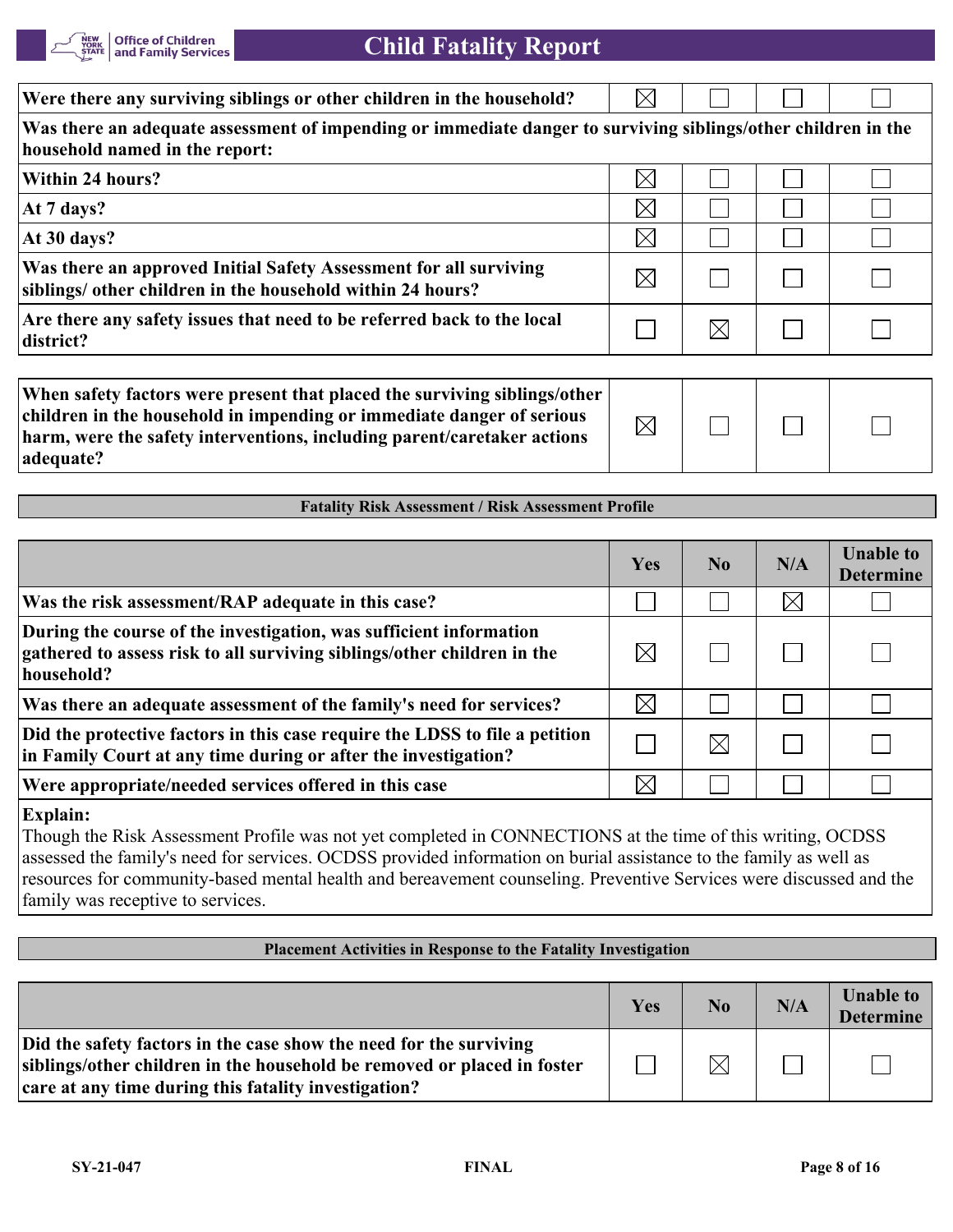

| Were there surviving children in the household that were removed either<br>as a result of this fatality report / investigation or for reasons unrelated<br>to this fatality? | $\overline{\phantom{0}}$ | $\boxtimes$ |  |
|------------------------------------------------------------------------------------------------------------------------------------------------------------------------------|--------------------------|-------------|--|
| <b>Explain as necessary:</b>                                                                                                                                                 |                          |             |  |
| Removal of the siblings was not deemed necessary. A safety plan was implemented for the parents to provide adequate                                                          |                          |             |  |
| supervision for the siblings at all times. The siblings were assessed to be safe in the care of the parents.                                                                 |                          |             |  |

#### **Legal Activity Related to the Fatality**

**Was there legal activity as a result of the fatality investigation?** There was no legal activity.

#### **Services Provided to the Family in Response to the Fatality**

| <b>Services</b>                          | <b>Provided</b><br><b>After</b><br><b>Death</b> | Offered,<br>but<br><b>Refused</b> | Offered,<br><b>Unknown</b><br>if Used | <b>Not</b><br><b>Offered</b> | <b>Needed</b><br>but<br>Unavailable | N/A         | <b>CDR</b><br><b>Lead to</b><br><b>Referral</b> |
|------------------------------------------|-------------------------------------------------|-----------------------------------|---------------------------------------|------------------------------|-------------------------------------|-------------|-------------------------------------------------|
| <b>Bereavement counseling</b>            | $\boxtimes$                                     |                                   |                                       |                              |                                     |             |                                                 |
| <b>Economic support</b>                  |                                                 |                                   |                                       |                              |                                     | $\boxtimes$ |                                                 |
| <b>Funeral arrangements</b>              | $\boxtimes$                                     |                                   |                                       |                              |                                     |             |                                                 |
| <b>Housing assistance</b>                |                                                 |                                   |                                       |                              |                                     | $\boxtimes$ |                                                 |
| <b>Mental health services</b>            | $\boxtimes$                                     |                                   |                                       |                              |                                     |             |                                                 |
| <b>Foster care</b>                       |                                                 |                                   |                                       |                              |                                     | $\boxtimes$ |                                                 |
| <b>Health care</b>                       |                                                 |                                   |                                       |                              |                                     | $\boxtimes$ |                                                 |
| <b>Legal services</b>                    |                                                 |                                   |                                       |                              |                                     | $\boxtimes$ |                                                 |
| <b>Family planning</b>                   |                                                 |                                   |                                       |                              |                                     | $\boxtimes$ |                                                 |
| <b>Homemaking Services</b>               |                                                 |                                   |                                       |                              |                                     | $\boxtimes$ |                                                 |
| <b>Parenting Skills</b>                  |                                                 |                                   |                                       |                              |                                     | $\boxtimes$ |                                                 |
| <b>Domestic Violence Services</b>        |                                                 |                                   |                                       |                              |                                     | $\boxtimes$ |                                                 |
| <b>Early Intervention</b>                | $\boxtimes$                                     |                                   |                                       |                              |                                     |             |                                                 |
| <b>Alcohol/Substance abuse</b>           |                                                 |                                   |                                       |                              |                                     | $\boxtimes$ |                                                 |
| <b>Child Care</b>                        |                                                 |                                   |                                       |                              |                                     | $\boxtimes$ |                                                 |
| Intensive case management                |                                                 |                                   |                                       |                              |                                     | $\boxtimes$ |                                                 |
| Family or others as safety resources     | $\boxtimes$                                     |                                   |                                       |                              |                                     |             |                                                 |
| <b>Other</b>                             | $\boxtimes$                                     |                                   |                                       |                              |                                     |             |                                                 |
| Other, specify: community-based services |                                                 |                                   |                                       |                              |                                     |             |                                                 |
| Additional information, if necessary:    |                                                 |                                   |                                       |                              |                                     |             |                                                 |

OCDSS provided the family with information on burial assistance, mental health counseling, and bereavement services. The family was already engaged in community-based services and Preventive Services were discussed and the family was receptive. At the time of this writing, Preventive Services had not yet been implemented and the investigation remained open.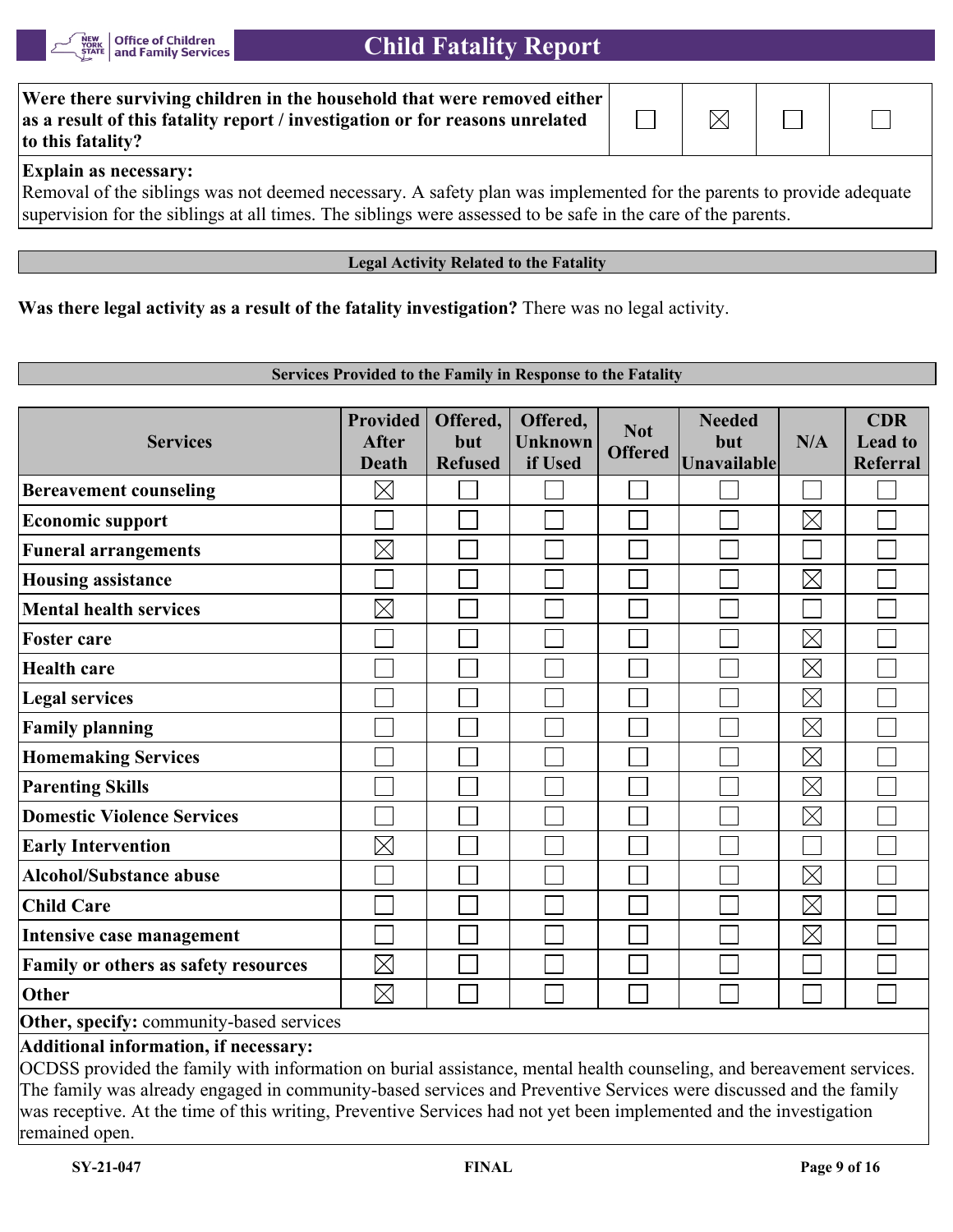

**Were services provided to siblings or other children in the household to address any immediate needs and support their well-being in response to the fatality?** Yes

#### **Explain:**

OCDSS provided referrals for community-based mental health and bereavement counseling to the parents for the older siblings.

#### **Were services provided to parent(s) and other care givers to address any immediate needs related to the fatality?** Yes

#### **Explain:**

OCDSS provided information on burial assistance to the family as well as resources for community-based mental health and bereavement counseling. Preventive Services were discussed and the family was receptive to services.

#### **History Prior to the Fatality**

| <b>Child Information</b>                                                             |                |  |
|--------------------------------------------------------------------------------------|----------------|--|
|                                                                                      |                |  |
| Did the child have a history of alleged child abuse/maltreatment?                    | Yes            |  |
| Was the child ever placed outside of the home prior to the death?                    | No             |  |
| Were there any siblings ever placed outside of the home prior to this child's death? | No             |  |
| Was the child acutely ill during the two weeks before death?                         | N <sub>o</sub> |  |

#### **CPS - Investigative History Three Years Prior to the Fatality**

| Date of<br><b>SCR</b><br><b>Report</b> | <b>Alleged</b><br>Victim(s)           | <b>Alleged</b><br>Perpetrator(s) | Allegation(s)                           | <b>Allegation</b><br><b>Outcome</b> | <b>Compliance</b><br>Issue(s) |
|----------------------------------------|---------------------------------------|----------------------------------|-----------------------------------------|-------------------------------------|-------------------------------|
|                                        | $[09/16/2021]$ Sibling, Male, 5 Years | Mother, Female, 24<br>Years      | Inadequate Guardianship                 | Unsubstantiated                     | Yes                           |
|                                        | Sibling, Male, 10 Years               | Mother, Female, 24<br>Years      | Inadequate Guardianship                 | Unsubstantiated                     |                               |
|                                        | Sibling, Female, 7<br>Months          | Mother, Female, 24<br>Years      | Inadequate Guardianship                 | Unsubstantiated                     |                               |
|                                        | Sibling, Male, 5 Years                | Father, Male, 30<br>Years        | Inadequate Guardianship                 | Unsubstantiated                     |                               |
|                                        | Sibling, Male, 10 Years               | Father, Male, 30<br>Years        | Inadequate Guardianship                 | Unsubstantiated                     |                               |
|                                        | Sibling, Female, 7<br>Months          | Father, Male, 30<br>Years        | Inadequate Guardianship                 | Unsubstantiated                     |                               |
|                                        | Deceased Child, Male, 2<br>Years      | Mother, Female, 24<br>Years      | Inadequate Food / Clothing /<br>Shelter | Unsubstantiated                     |                               |
|                                        | Sibling, Male, 5 Years                | Mother, Female, 24<br>Years      | Inadequate Food / Clothing /<br>Shelter | Unsubstantiated                     |                               |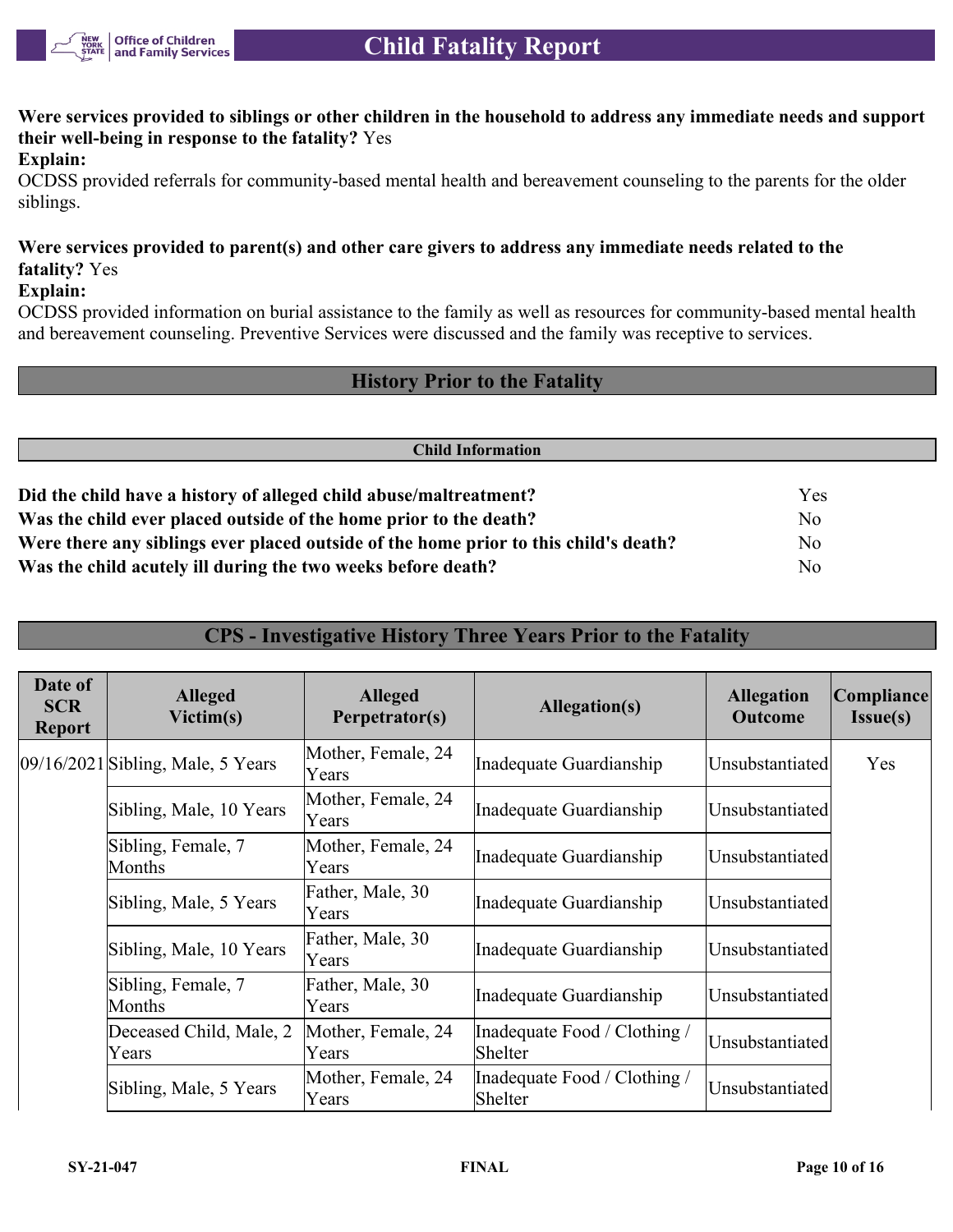**Office of Children<br>and Family Services** 

### **Child Fatality Report**

| Sibling, Male, 10 Years          | Mother, Female, 24<br>Years | Inadequate Food / Clothing /<br>Shelter | Unsubstantiated |
|----------------------------------|-----------------------------|-----------------------------------------|-----------------|
| Sibling, Female, 7<br>Months     | Mother, Female, 24<br>Years | Inadequate Food / Clothing /<br>Shelter | Unsubstantiated |
| Deceased Child, Male, 2<br>Years | Mother, Female, 24<br>Years | Parents Drug / Alcohol<br>Misuse        | Unsubstantiated |
| Sibling, Male, 5 Years           | Mother, Female, 24<br>Years | Parents Drug / Alcohol<br>Misuse        | Unsubstantiated |
| Sibling, Male, 10 Years          | Mother, Female, 24<br>Years | Parents Drug / Alcohol<br>Misuse        | Unsubstantiated |
| Sibling, Female, 7<br>Months     | Mother, Female, 24<br>Years | Parents Drug / Alcohol<br>Misuse        | Unsubstantiated |
| Sibling, Male, 10 Years          | Mother, Female, 24<br>Years | Internal Injuries                       | Unsubstantiated |
| Sibling, Male, 10 Years          | Mother, Female, 24<br>Years | Lacerations / Bruises / Welts           | Unsubstantiated |
| Sibling, Male, 10 Years          | Mother, Female, 24<br>Years | Lack of Supervision                     | Unsubstantiated |
| Sibling, Male, 10 Years          | Mother, Female, 24<br>Years | <b>Sexual Abuse</b>                     | Unsubstantiated |
| Sibling, Male, 10 Years          | Father, Male, 30<br>Years   | <b>Sexual Abuse</b>                     | Unsubstantiated |
| Sibling, Male, 5 Years           | Mother, Female, 24<br>Years | Lack of Supervision                     | Unsubstantiated |
| Deceased Child, Male, 2<br>Years | Mother, Female, 24<br>Years | Lack of Supervision                     | Substantiated   |
| Deceased Child, Male, 2<br>Years | Mother, Female, 24<br>Years | Inadequate Guardianship                 | Substantiated   |

#### **Report Summary:**

OCDSS received a report from the SCR alleging the father sexually abused the 10-year-old sibling and the mother was aware and allowed the behavior to continue. As a result, the sibling was sexually acting out towards other children. The mother used illicit substances while caring for the child, and the home was deplorable with trash and rodent infested. There was physical domestic violence between the parents with the father acting as the aggressor. A subsequent report was received from the SCR on 9/24/21 regarding the drowning.

| <b>Report Determination: Indicated</b> | <b>Date of Determination: 10/29/2021</b> |
|----------------------------------------|------------------------------------------|
|                                        |                                          |

#### **Basis for Determination:**

During the investigation, the subject child drowned in a bathtub while not being supervised appropriately by the mother. OCDSS added the allegations of lack of supervision and inadequate guardianship against the mother and substantiated both allegations. A forensic interview regarding the sexual abuse allegation was conducted and there were no valid concerns for the abuse. The allegation of IF/C/S was unsubstantiated as the home was assessed to meet minimal standards. Though concerns for the mother's substance misuse were ongoing, OCDSS did not find credible evidence to substantiate the allegation of PD/AM regarding the subject child and siblings.

#### **OCFS Review Results:**

The 7-day safety assessment was not completed within the required timeframe. The safety assessment was completed 18 days after receipt of the report. Notice of existence letters were not provided until 18 days after receipt of the report. The record did not reflect a review of CPS history was completed within the required timeframe, though an investigation was opened concurrently and the record reflected history was reviewed and documented during that investigation. Safe sleep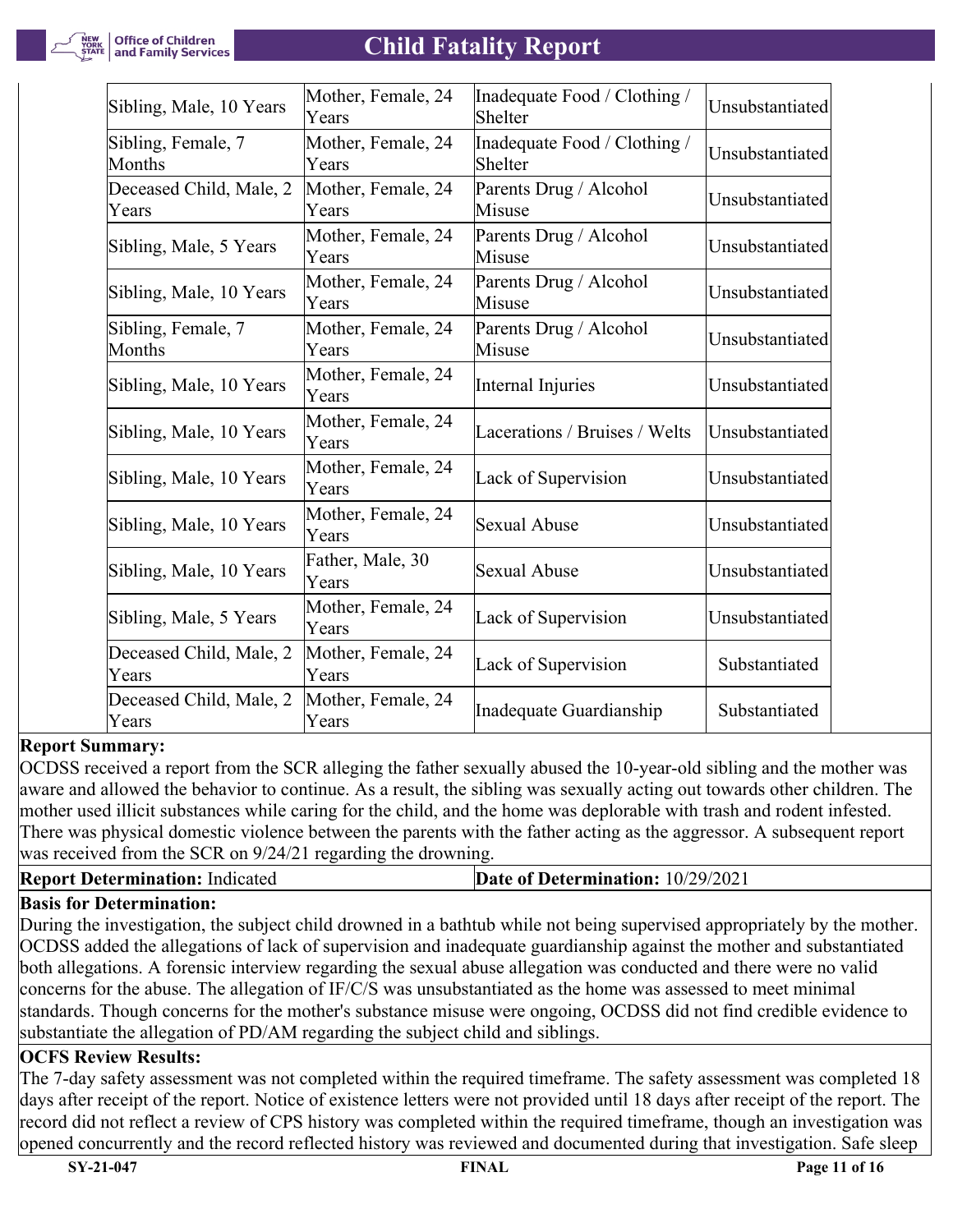was addressed throughout the investigation as there was a sibling under one residing in the home. OCDSS contacted relevant collateral sources and provided referrals for services related to the death.

|  | Are there Required Actions related to the compliance issue(s)? $\boxtimes$ Yes $\Box$ No |  |
|--|------------------------------------------------------------------------------------------|--|
|--|------------------------------------------------------------------------------------------|--|

#### **Issue:**

Overall Completeness and Adequacy of Investigations

#### **Summary:**

The 7-day safety assessment was not completed within the required timeframe. Notice of existence letters were not provided until 18 days after receipt of the report. The record did not reflect a review of CPS history was completed within the required timeframe, though an investigation was opened concurrently, and the record reflected history was reviewed and documented during that investigation.

#### **Legal Reference:**

SSL 424.6 and 18 NYCRR 432.2(b)(3)

#### **Action:**

OCDSS will review and adhere to regulations regarding casework practice. OCDSS will complete case objectives within the required timeframes.

| Date of<br><b>SCR</b><br><b>Report</b> | <b>Alleged</b><br>Victim(s)                           | <b>Alleged</b><br>Perpetrator(s) | Allegation(s)                    | <b>Allegation</b><br><b>Outcome</b> | Compliance <br>$Issue(s)$ |
|----------------------------------------|-------------------------------------------------------|----------------------------------|----------------------------------|-------------------------------------|---------------------------|
|                                        | $\left  \frac{07}{21/2021} \right $ Sibling, Male, 10 | Mother, Female, 24<br>Years      | Inadequate Guardianship          | Substantiated                       | Yes                       |
|                                        | Sibling, Male, 10<br>Years                            | Mother, Female, 24<br>Years      | Lacerations / Bruises / Welts    | Substantiated                       |                           |
|                                        | Sibling, Male, 10<br>Years                            | Father, Male, 30 Years           | Inadequate Guardianship          | Substantiated                       |                           |
|                                        | Sibling, Male, 10<br>Years                            | Mother, Female, 24<br>Years      | Parents Drug / Alcohol<br>Misuse | Unsubstantiated                     |                           |

#### **Report Summary:**

OCDSS received a report from the SCR alleging the mother became angry with the 10-year-old sibling because he was engaging in inappropriate activities on the computer. The mother disciplined the sibling by hitting him with a belt. The sibling sustained a bruise on his shoulder as a result of the discipline. A subsequent report was received alleging the father failed to intervene to protect the sibling when the mother became angry and used excessive discipline.

#### **Basis for Determination:**

OCDSS determined there was credible evidence to substantiate the allegations of inadequate guardianship and lacerations/bruises/welts against the mother regarding the sibling. The mother confirmed that she hit the sibling causing him to bruise. An allegation of inadequate guardianship against the father regarding the sibling was added and substantiated, though the investigation conclusion screen in CONNECTIONS does not address the substantiation of the allegation.

#### **OCFS Review Results:**

OCDSS failed to individually address each allegation in the report as they did not document the reason for substantiating the allegation of IG against the father in the investigation conclusion narrative. The safety assessment did not accurately reflect the safety factors present. OCDSS chose safety decision 1, which reported no safety factors were present but the investigation was indicated due to concerns for excessive corporal punishment. Case objectives were completed within the required time frames and safe sleep education was provided multiple times during the investigation.

**Are there Required Actions related to the compliance issue(s)?**  $\widehat{\boxtimes}$  **Yes**  $\widehat{\blacksquare}$  **No**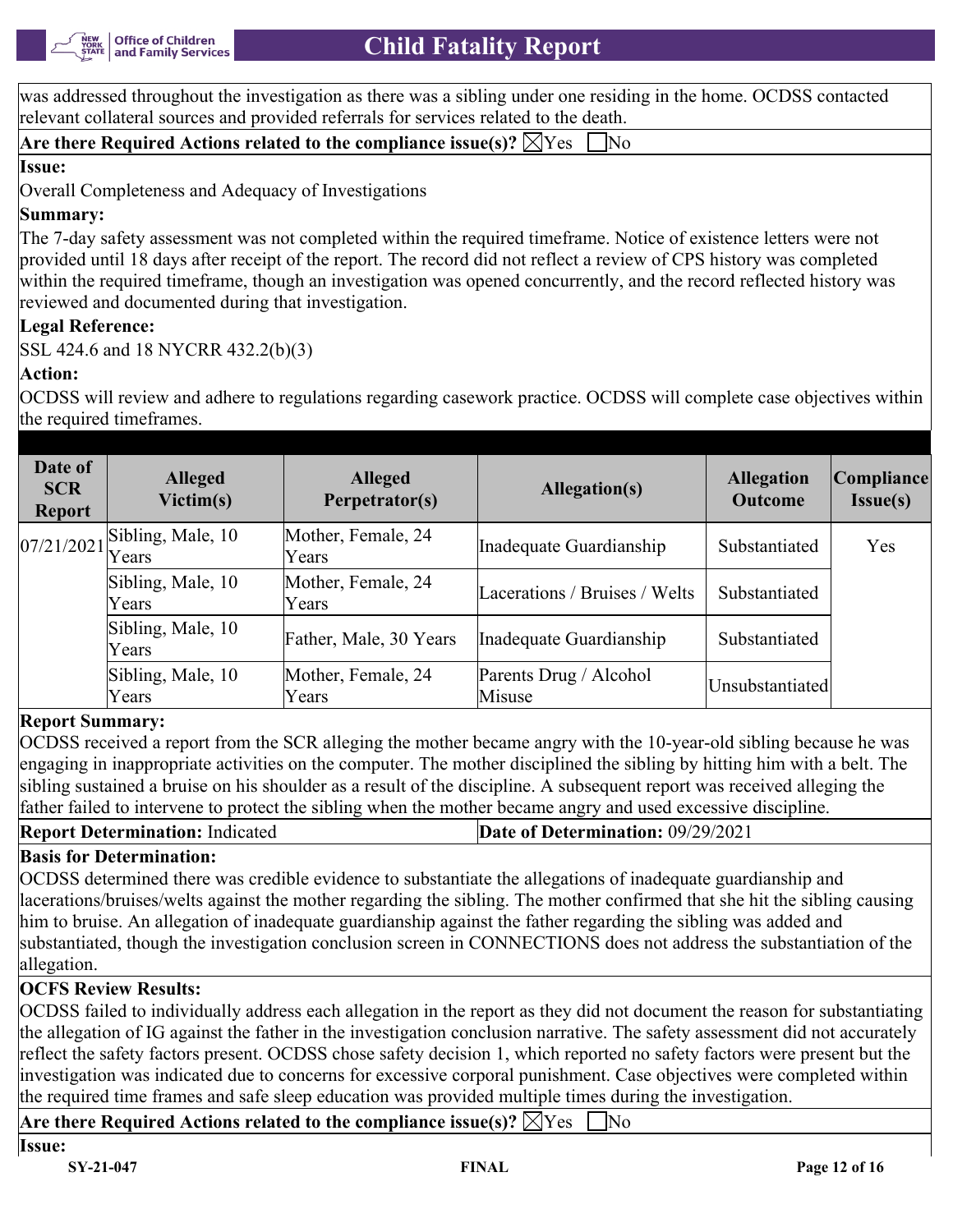

Determination of Nature, Extent and Cause of Conditions (Report)

#### **Summary:**

OCDSS did not justify substantiating the allegation of Inadequate Guardianship against the father in the investigation conclusion narrative.

#### **Legal Reference:**

18 NYCRR 432.2(b)(3)(ii)(d)

#### **Action:**

OCDSS will accurately reflect the children and adults involved in events of suspected abuse or maltreatment when determining each allegation. Each allegation in the report will be individually addressed.

#### **Issue:**

Timely/Adequate Seven Day Assessment

#### **Summary:**

Though completed within the required timeframe, the initial safety assessment failed to consider, weigh, and evaluate the safety factors leading to substantiating the investigation. OCDSS chose safety decision 1, reflecting there were no safety concerns, though the record reflected there was credible evidence to substantiate the allegations of IG and L/B/W.

#### **Legal Reference:**

SSL 424(3);18 NYCRR432.2(b)(3)(ii)(c)

#### **Action:**

OCDSS will document and approve all assessments and accurately reflect the safety factors that are present, along with any safety plan that has been devised.

| Date of<br><b>SCR</b><br><b>Report</b> | <b>Alleged</b><br>Victim(s)        | <b>Alleged</b><br>Perpetrator(s) | Allegation(s)                    | <b>Allegation</b><br><b>Outcome</b> | Compliance <br>Issue(s) |
|----------------------------------------|------------------------------------|----------------------------------|----------------------------------|-------------------------------------|-------------------------|
| 01/29/2020                             | Deceased Child, Male, 11<br>Months | Mother, Female, 23<br>Years      | Inadequate Guardianship          | Unsubstantiated                     | Yes                     |
|                                        | Sibling, Male, 9 Years             | Mother, Female, 23<br>Years      | Inadequate Guardianship          | Unsubstantiated                     |                         |
|                                        | Sibling, Male, 3 Years             | Mother, Female, 23<br>Years      | Inadequate Guardianship          | Unsubstantiated                     |                         |
|                                        | Deceased Child, Male, 11<br>Months | Father, Male, 28<br>Years        | Inadequate Guardianship          | Unsubstantiated                     |                         |
|                                        | Sibling, Male, 9 Years             | Father, Male, 28<br>Years        | Inadequate Guardianship          | Unsubstantiated                     |                         |
|                                        | Sibling, Male, 3 Years             | Father, Male, 28<br>Years        | Inadequate Guardianship          | Unsubstantiated                     |                         |
|                                        | Sibling, Male, 9 Years             | Mother, Female, 23<br>Years      | Educational Neglect              | Substantiated                       |                         |
|                                        | Deceased Child, Male, 11<br>Months | Mother, Female, 23<br>Years      | Parents Drug / Alcohol<br>Misuse | Unsubstantiated                     |                         |
|                                        | Sibling, Male, 9 Years             | Mother, Female, 23<br>Years      | Parents Drug / Alcohol<br>Misuse | Unsubstantiated                     |                         |
|                                        | Sibling, Male, 3 Years             | Mother, Female, 23<br>Years      | Parents Drug / Alcohol<br>Misuse | Unsubstantiated                     |                         |

**Report Summary:**

OCDSS received a report from the SCR alleging the father physically assaulted the mother in the presence of the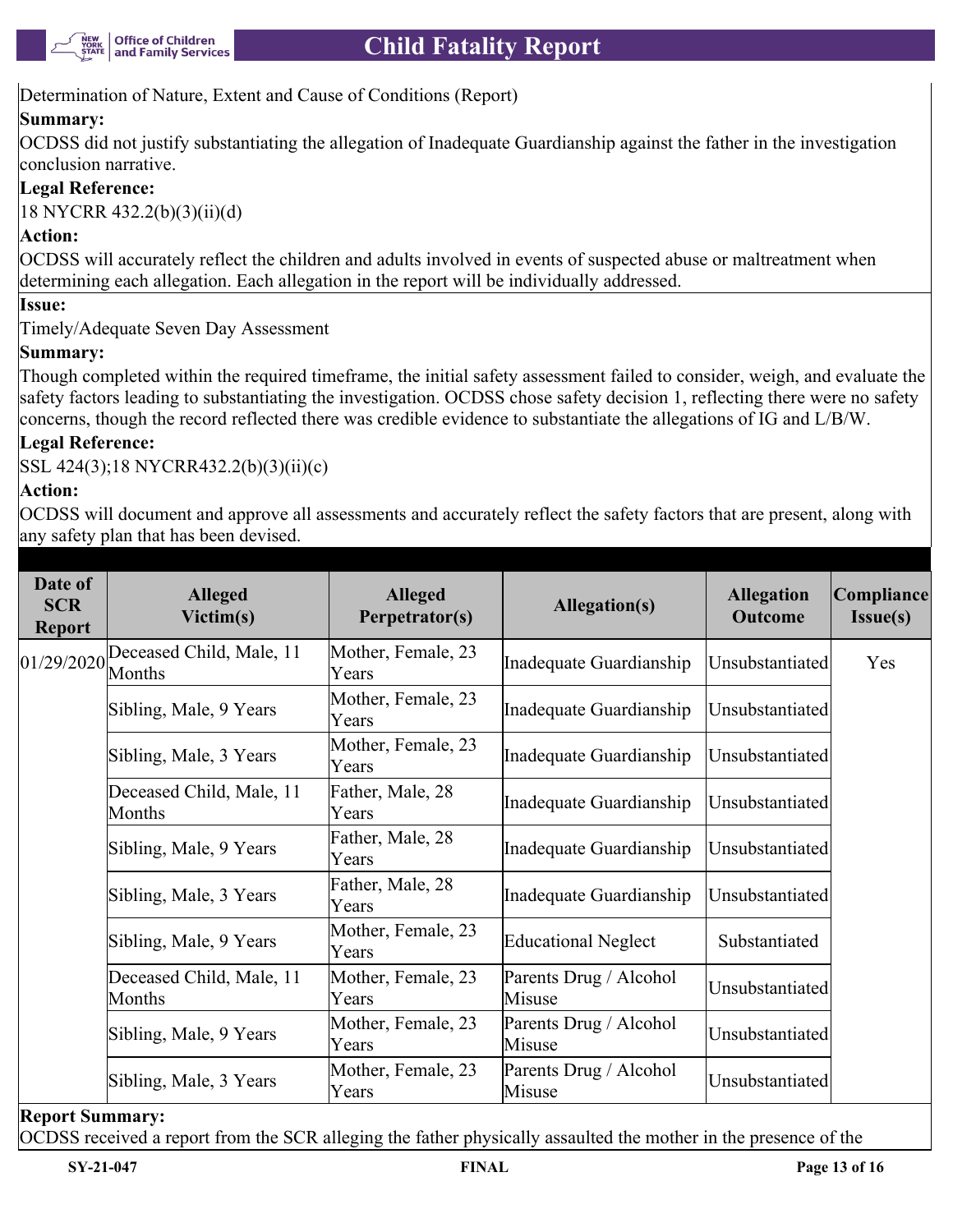

children. The mother hit the children with force on a daily basis. The mother used illicit substances to the point of impairment and was unable to care for the children. A subsequent report was received alleging the sibling missed 43 days of school and was failing as a result. The mother did not address the sibling's educational needs.

**Report Determination:** Indicated **Date of Determination:** 04/28/2020

#### **Basis for Determination:**

OCDSS found credible evidence that the mother was not meeting the educational needs of the sibling. The sibling missed a significant amount of school and was failing as a result. Letters were sent home, but attendance did not improve. Though concerns for the mother's substance misuse as well as the domestic violence between the mother and father were ongoing, OCDSS did not find credible evidence to substantiate the allegation of PD/AM nor IG regarding the subject child and siblings.

#### **OCFS Review Results:**

OCDSS completed case objectives within the required timeframes. 9 of the 36 notes were entered more than a month after their event dates. There were concerns regarding the sibling's educational neglect and the mother was indicated for the concerns, but the record did not reflect further communication with the school about the sibling. The record did not reflect the educational neglect concerns were addressed with the father.

| Are there Required Actions related to the compliance issue(s)? $\forall$ Yes |  |
|------------------------------------------------------------------------------|--|
| Issue:                                                                       |  |

Determination of Nature, Extent and Cause of Conditions (Report)

#### **Summary:**

The record reflected the sibling was an educationally neglected child and the mother was indicated for the allegation. Though the father was in the home and aware of the concerns, allegations were not added or substantiated against him for the sibling's educational neglect.

#### **Legal Reference:**

18 NYCRR 432.2(b)(3)(ii)(d)

#### **Action:**

OCDSS will address new concerns as they arise with all applicable caregivers, in an effort to determine whether the action(s)/inaction(s) constitute as abuse or maltreatment.

| Date of<br><b>SCR</b><br><b>Report</b> | <b>Alleged</b><br>Victim(s)                    | <b>Alleged</b><br>Perpetrator(s) | Allegation(s)                                  | <b>Allegation</b><br><b>Outcome</b> | Compliance <br>Issue(s) |
|----------------------------------------|------------------------------------------------|----------------------------------|------------------------------------------------|-------------------------------------|-------------------------|
|                                        | $08/18/2019$ Deceased Child, Male, 5<br>Months | Mother, Female, 22<br>Years      | Inadequate Guardianship                        | Unsubstantiated                     | N <sub>o</sub>          |
|                                        | Deceased Child, Male, 5<br>Months              | Mother, Female, 22<br>Years      | Parents Drug / Alcohol<br>Misuse               | Unsubstantiated                     |                         |
|                                        | Sibling, Male, 2 Years                         | Mother, Female, 22<br>Years      | Inadequate Guardianship                        | Unsubstantiated                     |                         |
|                                        | Sibling, Male, 2 Years                         | Mother, Female, 22<br>Years      | Parents Drug / Alcohol<br>Misuse               | Unsubstantiated                     |                         |
|                                        | Sibling, Male, 8 Years                         | Mother, Female, 22<br>Years      | Inadequate Guardianship                        | Unsubstantiated                     |                         |
|                                        | Sibling, Male, 8 Years                         | Mother, Female, 22<br>Years      | Parents Drug / Alcohol<br>Misuse               | Unsubstantiated                     |                         |
|                                        | Deceased Child, Male, 5<br>Months              |                                  | Father, Male, 28 Years Inadequate Guardianship | Unsubstantiated                     |                         |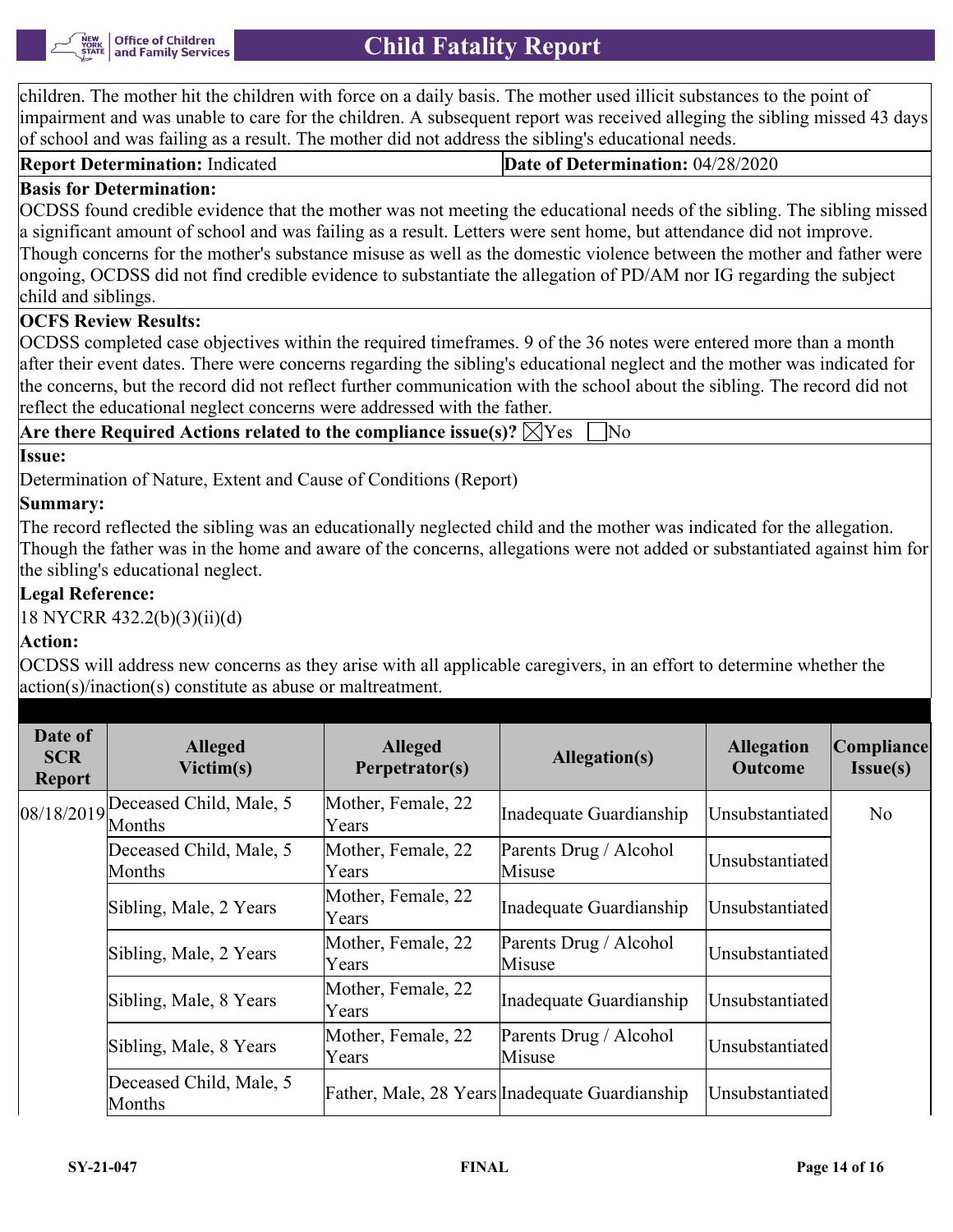

| Deceased Child, Male, 5<br>Months | Father, Male, 28 Years Parents Drug / Alcohol  | Unsubstantiated |
|-----------------------------------|------------------------------------------------|-----------------|
| Sibling, Male, 2 Years            | Father, Male, 28 Years Inadequate Guardianship | Unsubstantiated |
| Sibling, Male, 2 Years            | Father, Male, 28 Years Parents Drug / Alcohol  | Unsubstantiated |
| Sibling, Male, 8 Years            | Father, Male, 28 Years Inadequate Guardianship | Unsubstantiated |
| Sibling, Male, 8 Years            | Father, Male, 28 Years Parents Drug / Alcohol  | Unsubstantiated |

#### **Report Summary:**

OCDSS received a report from the SCR alleging on 8/17/19, the mother and father were involved in an altercation in the presence of the subject child and siblings. The situation escalated into a physical confrontation where the mother hit the father and broke windows in the home. The then 8-year-old sibling woke and witnessed the violence. At the time of the incident, the father was under the influence of illicit substances.

**Date of Determination: 09/27/2019** 

#### **Basis for Determination:**

OCDSS determined there was no credible evidence to substantiate the allegations. OCDSS did not find evidence that the parents engaged in domestic violence nor was there evidence of any substance misuse. The parents were not compliant with OCDSS, but information received from collateral sources, including law enforcement, reflected there was no sufficient evidence to substantiate the allegations of IG related to the DV between the parents. Though concerns for the mother's substance misuse were ongoing, OCDSS did not find credible evidence to substantiate the allegation of PD/AM regarding the subject child and siblings.

#### **OCFS Review Results:**

OCDSS completed case objectives within the required timeframes. OCDSS provided the family with community-based resources related to service needs and provided the family with safe sleep provisions and education.

Are there Required Actions related to the compliance issue(s)?  $\Box$  Yes  $\Box$  No

#### **CPS - Investigative History More Than Three Years Prior to the Fatality**

There was a FAR case from 2016 with allegations of the mother testing positive for cannabis at the time of the birth of the sibling.

There was an indicated SCR investigation from 2017 related to inadequate guardianship against both parents regarding the sibling. There was ongoing discord between the parents, including the mother throwing a recycling bin at the father with the intent to hit him. The mother was carrying the sibling in a baby carrier at the time. There were additional concerns that the mother was misusing substances.

The father was indicated in 2013 for sexual abuse of the mother. The mother was 15 years old at the time and she and the father were engaged in a sexual relationship.

#### **Known CPS History Outside of NYS**

There was no known history outside of New York State.

#### **Preventive Services History**

**SY-21-047 FINAL Page 15 of 16** There was an open Preventive Services case from 1/7/20 through 2/27/20 due to the eldest sibling's truancy and the family's failure to secure safe and stable housing. Preventive Services ended as the mother would not communicate with